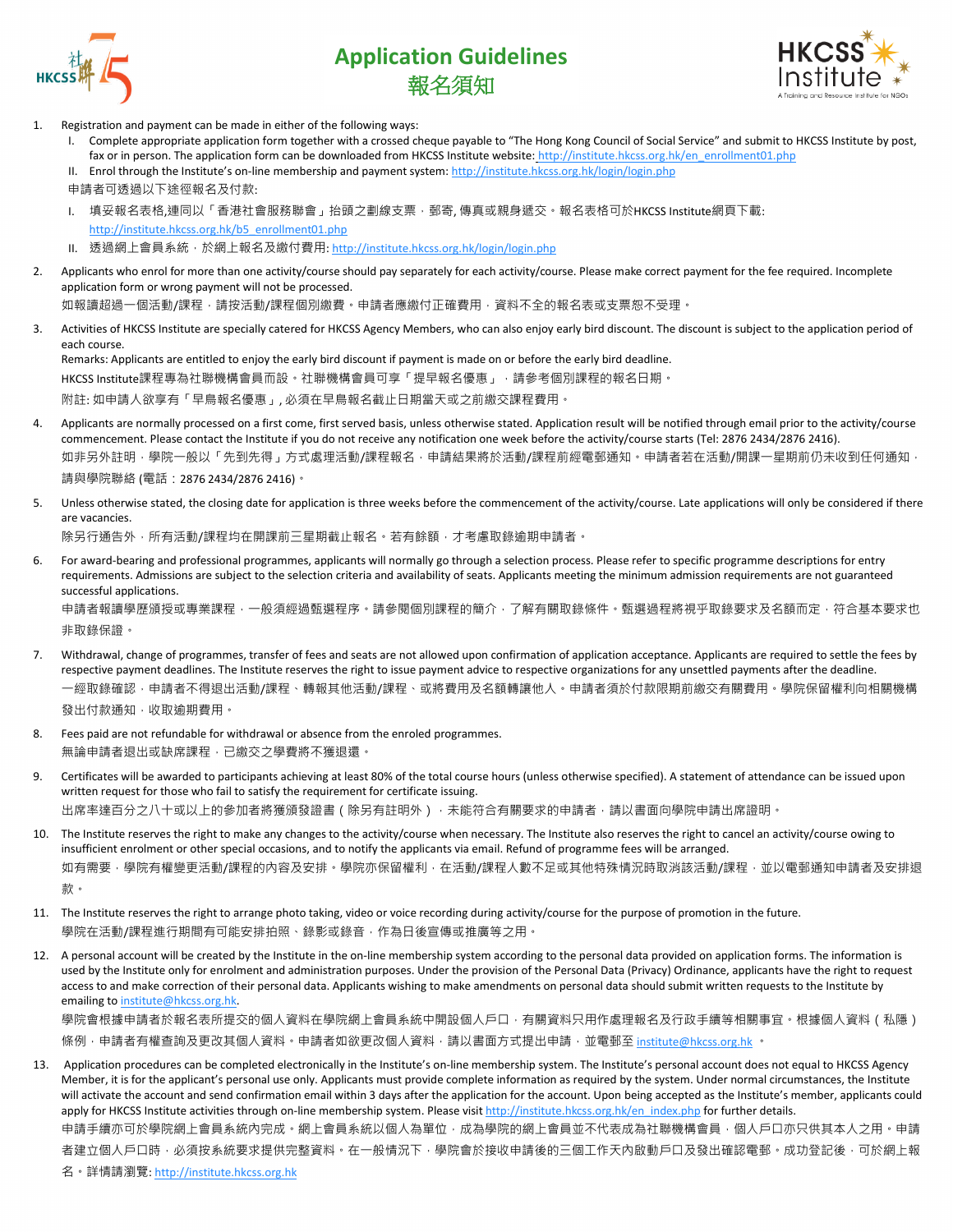



# **Application for Seminar, Forum & Course** 研討會、講座及課程報名表格 (Photocopies are accepted 接受影印本)

Application Guideline can be downloaded at our website: [http://institute.hkcss.org.hk](http://institute.hkcss.org.hk/) 有關「報名須知」可於網上下載: [http://institute.hkcss.org.hk](http://institute.hkcss.org.hk/)

**Please fill in this form in BLOCK LETTERS. 請以正楷填寫此表格**

### **1. Application for Seminar, Forum & Course 研討會、講座及課程報名**



**The new online registration system is now activated. Please visit our website for details. 網上報名平台經已啟用,請即到 HKCSS Institute 網頁申請。**

| Course Code 課程編號 | Programme Title 活動名稱 | Fee 費用 | Cheque No.*支票號碼 |
|------------------|----------------------|--------|-----------------|
|                  |                      |        |                 |
|                  |                      |        |                 |

 *\* Please issue one cheque for each course. You may also settle the payment on our online payment system.* 請以一張支票支付一個課程。除此之外,你亦可於學院網上會員系統繳費。

## **2. Personal Particulars 個人資料**

| Title 稱謂                                                                                                                                                           | Mr 先生<br>$\Box$ Mrs $\overline{\mathsf{A}}\overline{\mathsf{A}}$<br>$\Box$ Ms $xpm$      | □ Miss 小姐                           | □ Other 其他                                 |                                                           |  |  |  |
|--------------------------------------------------------------------------------------------------------------------------------------------------------------------|------------------------------------------------------------------------------------------|-------------------------------------|--------------------------------------------|-----------------------------------------------------------|--|--|--|
| Name in English<br>英文姓名                                                                                                                                            | Family Name 姓氏<br>(as shown on HKID Card 如香港身份證所示)                                       | Given Name 名字                       | Name in Chinese<br>中文姓名                    |                                                           |  |  |  |
| Organization<br>機構名稱                                                                                                                                               |                                                                                          |                                     |                                            |                                                           |  |  |  |
| Job Title<br>職位                                                                                                                                                    |                                                                                          | Contact No<br>聯絡電話                  |                                            |                                                           |  |  |  |
| Are you a Registered Social Worker?<br>□ Yes 是<br>No 不是<br>你是否註冊社工?                                                                                                |                                                                                          |                                     |                                            |                                                           |  |  |  |
|                                                                                                                                                                    | Service/Department Head<br>Agency Head<br>服務主管/部門主管<br>機構主管                              |                                     | Supervisor/Manager<br>督導主任/經理              |                                                           |  |  |  |
| Job Level<br>職級                                                                                                                                                    | Frontline Professional (Social Worker)<br>前線專業職系 (社工職位)                                  | 前線專業職系 (非社工職位)                      | Frontline Professional (Non-Social Worker) |                                                           |  |  |  |
|                                                                                                                                                                    | Frontline and Support Staff<br>前線及支援員工                                                   | Board/Committee/Advisor<br>董事/委員/顧問 |                                            |                                                           |  |  |  |
| Headquarter/<br>Social Service - Elderly<br>Social Service - Family<br>Social Service - Rehabilitation<br>Director Office<br>長者服務<br>家庭服務<br>復康服務<br>機構總部/總監辦公室    |                                                                                          |                                     |                                            |                                                           |  |  |  |
| Department/<br>Service Type<br>部門/服務                                                                                                                               | Social Service - Children and<br>Social Service - Community<br>Youth<br>社區服務<br>兒童及青少年服務 |                                     | Social Enterprise<br>社會企業                  | Human Resources/Training/<br>Administration<br>人力資源/培訓/行政 |  |  |  |
|                                                                                                                                                                    | PR/Marketing/Corporate<br>Accounting<br>Communication<br>會計<br>公關/市場推廣/企業傳訊              | <b>Fund Raising</b><br>П<br>籌款      | Information<br>Technology<br>資訊科技          | Governing<br>Others<br>Г<br>Body<br>其他<br>管治單位            |  |  |  |
| How long have you been working in your current job position (i.e. the above-mentioned job title)?<br>Year(s) 年<br>你擔任現有工作崗位/職位有多久?                                 |                                                                                          |                                     |                                            |                                                           |  |  |  |
| E-mail<br>電郵<br>(For Application Result, Course Notice & Promotion 報名結果/課程通知及宣傳將送往此電郵)                                                                             |                                                                                          |                                     |                                            |                                                           |  |  |  |
| Correspondence Address<br>通訊地址                                                                                                                                     |                                                                                          |                                     |                                            |                                                           |  |  |  |
| Primary/Secondary School<br><b>Education Level</b><br>Post-Secondary<br>Postgraduate or above<br>Others<br>University<br>研究院或以上<br>小學/中學<br>其他<br>專上<br>大學<br>教育程度 |                                                                                          |                                     |                                            |                                                           |  |  |  |